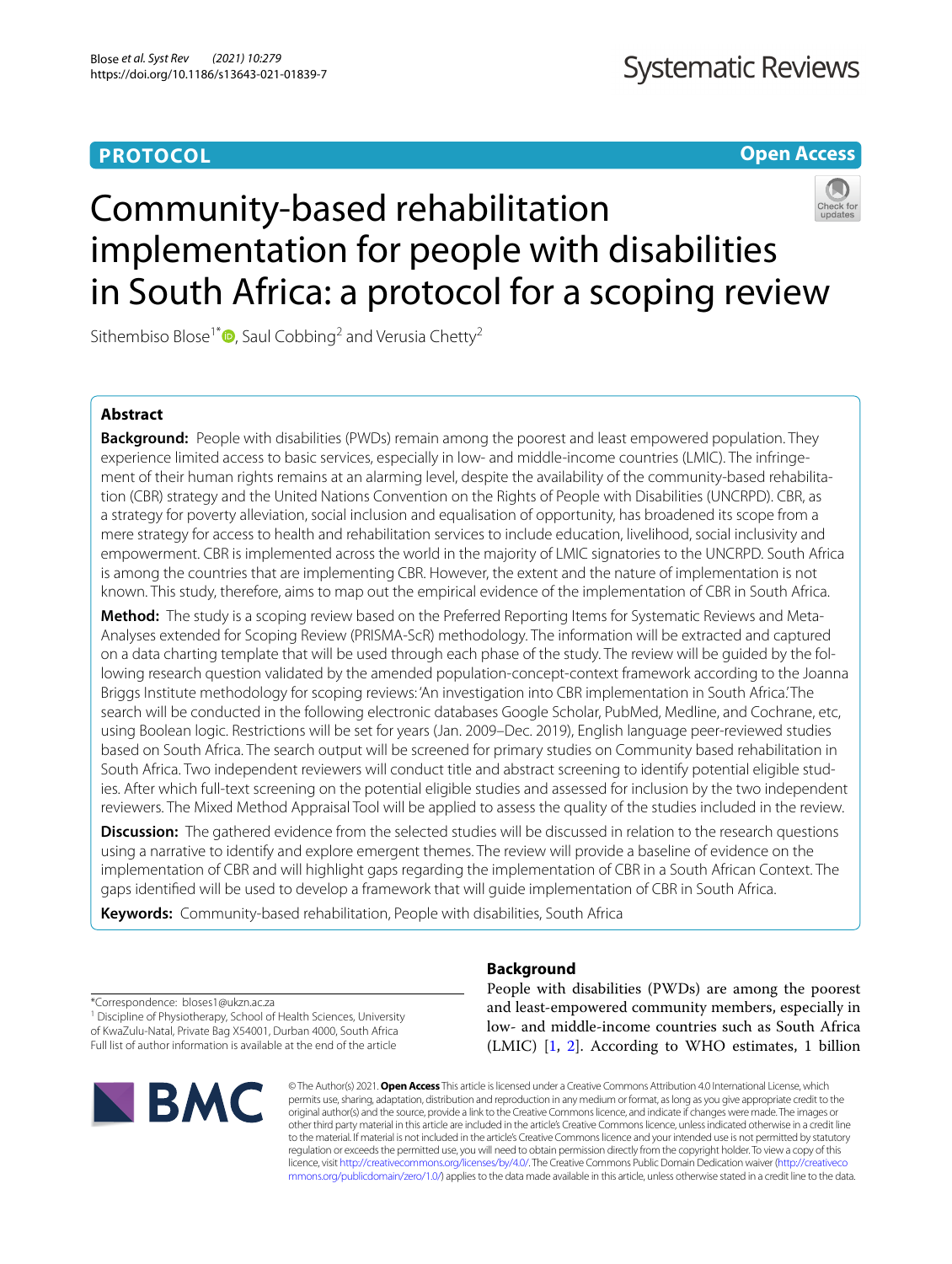(15%) of the world's population is made up of PWDs and 80% are PWDs from low- and middle-income countries [[1\]](#page-4-0). South Africa has a prevalence of 7.5% of PWDs (Table [1](#page-1-0)), with Free State, Northern Cape and North West Provinces having the highest prevalence respectively. Gauteng and Western Cape Provinces have the least number of PWDs, respectively [[3\]](#page-4-2). PWDs in South

<span id="page-1-0"></span>**Table 1** Disability statistics – South Africa

| Province            | $PWDs - N$ % |  |
|---------------------|--------------|--|
| Western Cape        | 5.4          |  |
| Eastern Cape        | 9.6          |  |
| Northern Cape       | 11.0         |  |
| Free State          | 11.1         |  |
| KwaZulu-Natal       | 8.4          |  |
| North West          | 10.0         |  |
| Gauteng             | 5.3          |  |
| Mpumalanga          | 7.0          |  |
| Limpopo             | 6.9          |  |
| <b>South Africa</b> | 7.5          |  |

Africa still experience challenges in accessing basic human rights services which include healthcare (including rehabilitation), education, employment, and social inclusion  $[4]$  $[4]$ .. These challenges persist despite the availability of the community-based rehabilitation (CBR) strategy which was developed by the World Health Organization in 1979 following the Alma Ata declaration [\[2](#page-4-1), [5\]](#page-4-4). CBR is a strategy that is aimed at equalisation of opportunities, improving access to services, poverty alleviation and social integration of PWDs. The initial strategy was focused on access to health and rehabilitation services  $[6]$ . The scope of CBR has changed since the 2006 United Nations Convention on the Rights of People with Disabilities (UNCRPD), to a matrix (Fig. [1](#page-1-1)) that includes education, livelihood, social integration and empowerment [[7\]](#page-4-6). Despite all these changes, PWDs remain in a poverty cycle and experience a gross infringe-ment of their human rights, especially in LMICs [\[8](#page-4-7), [9\]](#page-4-8).

Africa's endorsement of UNCRPD, following signing and ratification by over 40 countries, further strengthened the CBR African Network (CAN), which was founded in 2001 following the first CBR African region conference [\(https://afri-can.org,](https://afri-can.org) CBR African

<span id="page-1-1"></span>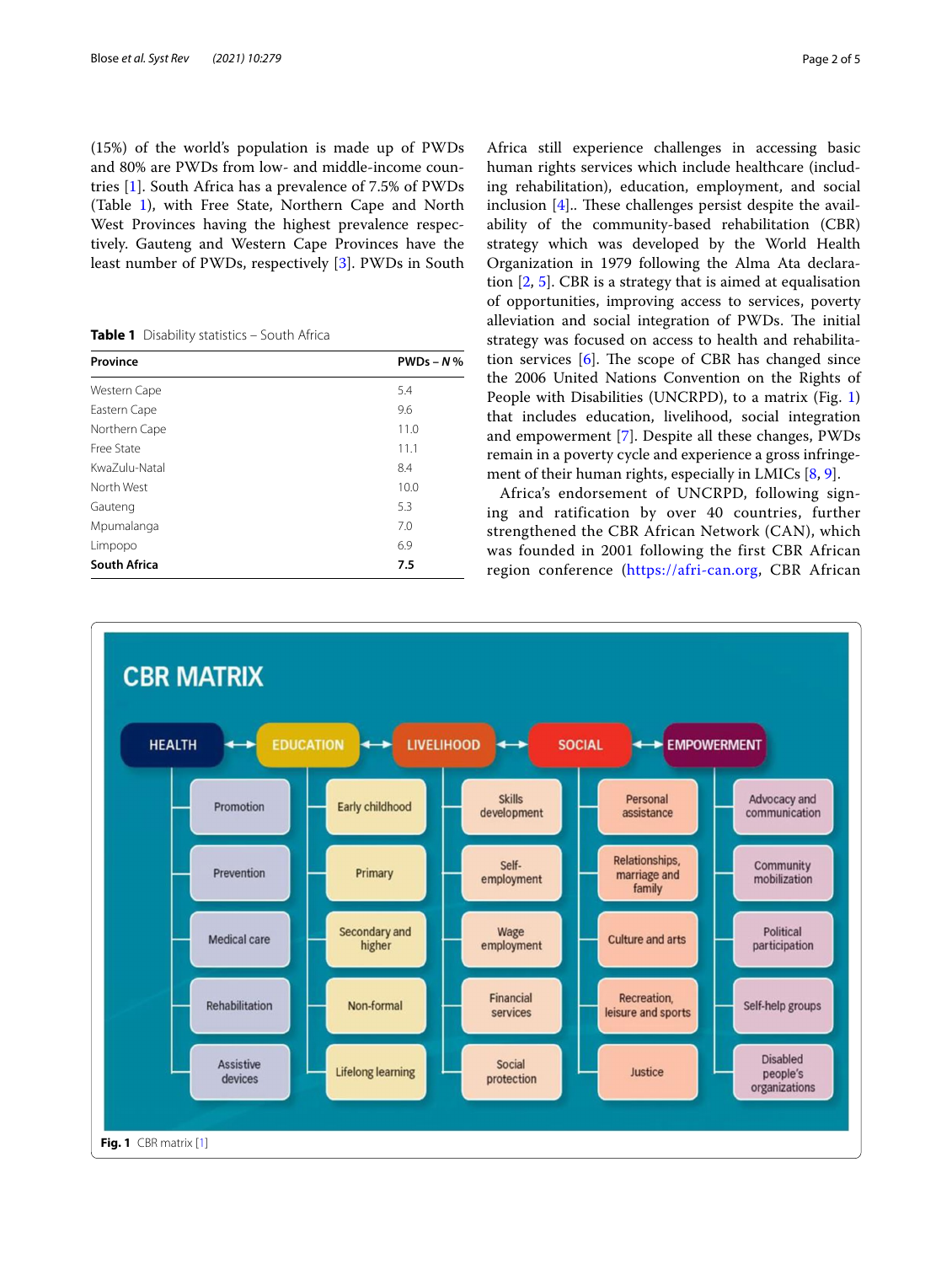Network, 2019). CAN, as a non-profit organisation (NPO), aims at creating a platform for information sharing and encouraging research on CBR in Africa. South Africa is among the countries that have ratified the UNCRPD and has sought to align it to its constitution, legislative framework and policies in the post-apartheid era ([https://www.gov.za/documents/](https://www.gov.za/documents/white-paper-rights-persons-disabilities-official-publication-and-gazetting-white-paper) [white-paper-rights-persons-disabilities-official-publi](https://www.gov.za/documents/white-paper-rights-persons-disabilities-official-publication-and-gazetting-white-paper) [cation-and-gazetting-white-paper](https://www.gov.za/documents/white-paper-rights-persons-disabilities-official-publication-and-gazetting-white-paper)).

The National Rehabilitation Policy (2000) of the Department of Health outlines its strategy for the policy implementation by including the re-orientation of service providers on CBR principles and outlining processes for developing rehabilitation services [[10](#page-4-9), [11\]](#page-4-10). Further, the Department of Health has developed a Framework and Strategy for Disability and Rehabilitation in South Africa (FSDR: 2015-2020), based on CBR philosophy, with the aim of improving service delivery from the community to tertiary level [\[12\]](#page-4-11). However, PWDs are still faced with numerous challenges, including a widening gap of unequal access to, and utilisation of, health services and rehabilitation [[13\]](#page-4-12).

The purpose of this study is to map out evidence of CBR implementation in South Africa. The study will seek to identify the stakeholders involved in the implementation of CBR and identify barriers and facilitators of CBR in South Africa. The study will also seek to understand the structure of CBR in South Africa and its nine provinces.

# **Methodology**

# **Objective**

To find the empirical evidence of CBR implementation in South Africa

## **Identifying the research question**

To what extent is CBR implemented in South Africa?

## **Eligibility of research question**

The study will follow the population concept context (PCC) framework to determine the eligibility of the research question. Refer to Table [2](#page-2-0) below:

# **Identifcation of relevant studies**

Primary research articles published in peer-reviewed journals will form part of this study. Grey literature will also be included in the study. Diferent electronic databases will be used. These will include PubMed, Google Scholar, Cochrane database for Systemic Reviews and EBSCOhost of the University of KwaZulu-Natal library. Appropriate search terms will be identifed and used. These terms include: 'community-based rehabilitation'; 'people with disabilities'; 'community health worker'; 'community rehabilitation worker'; Boolean terms, 'and', 'or' 'not'will be used to separate keywords. A feasibility study using keywords was conducted as a pilot search. Once a search strategy has been developed, it will be adapted for each database. Each search will be documented to show details such as keywords, search engine, number of publications found/retrieved and date of search. Table [3](#page-3-0) below is an example of a pilot search.

# **Study selection**

# *Eligibility criteria*

The inclusion and exclusion criteria of the study will be led by the research question, in order to achieve accurate detection and selection of appropriate studies.

# *Inclusion criteria*

The studies that include the following criteria will be included:

- Article published between 2009 and 2019 (primary studies)
- Studies that report on CBR in South Africa or southern Africa
- Studies that include CBR and mental health

## <span id="page-2-0"></span>**Table 2** Framework for determining eligibility of research question

| $P - Population$ | 'People with disabilities' refers to all people that have long-term physical,<br>mental, intellectual or sensory impairments, which in interaction with vari-<br>ous barriers may hinder their full and effective participation in society on<br>an equal basis with others.<br>'Community health worker' refers to a member of the community in which<br>she/he works and who serves and responds to the health needs of the<br>community.<br>'Community rehabilitation worker' is a member of the community that has<br>undergone training on CBR and disability. |
|------------------|---------------------------------------------------------------------------------------------------------------------------------------------------------------------------------------------------------------------------------------------------------------------------------------------------------------------------------------------------------------------------------------------------------------------------------------------------------------------------------------------------------------------------------------------------------------------|
| C – Concept      | Community-based-rehabilitation                                                                                                                                                                                                                                                                                                                                                                                                                                                                                                                                      |
| $C$ – Context    | South Africa                                                                                                                                                                                                                                                                                                                                                                                                                                                                                                                                                        |
|                  |                                                                                                                                                                                                                                                                                                                                                                                                                                                                                                                                                                     |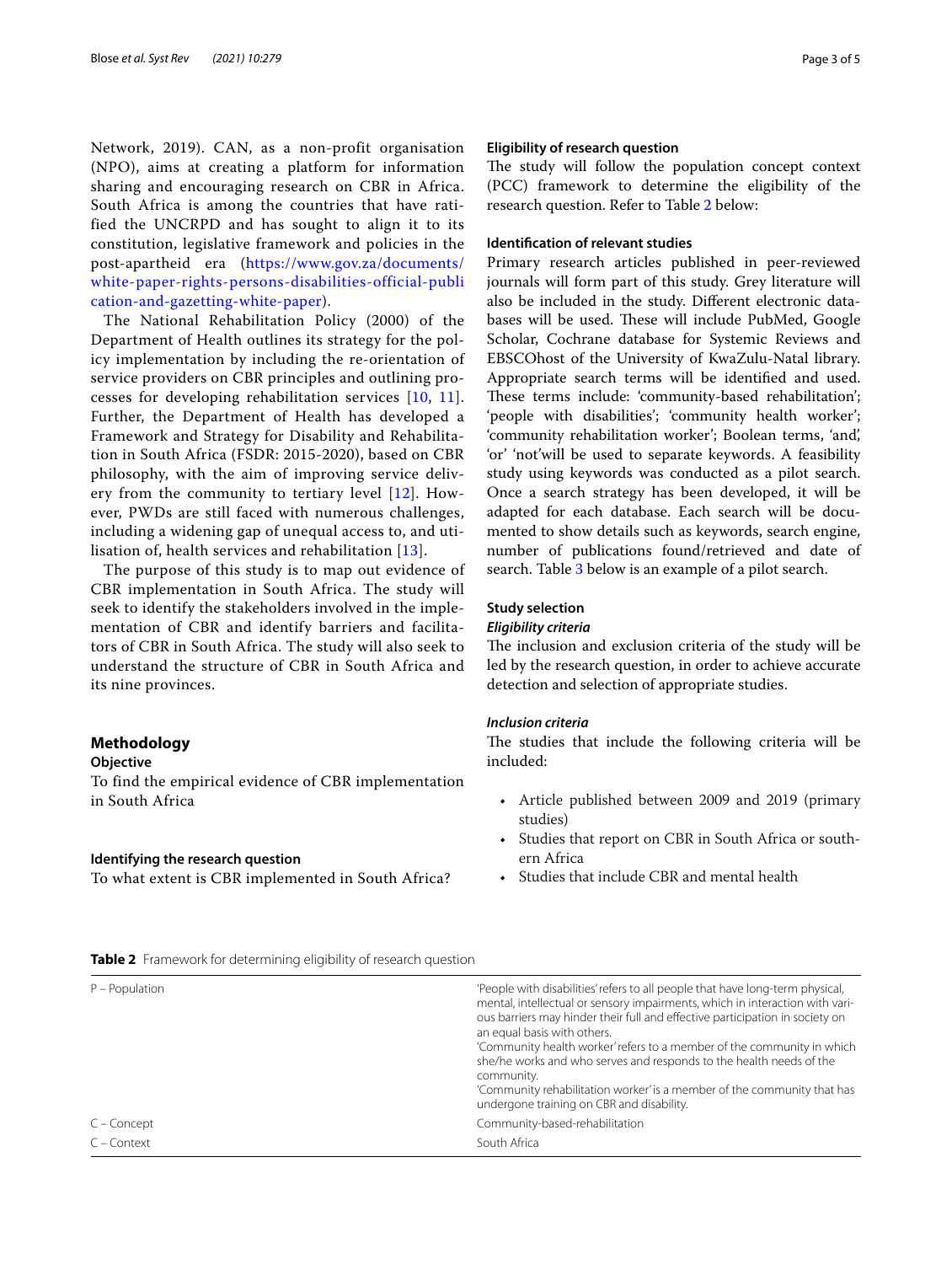# <span id="page-3-0"></span>**Table 3** Result of pilot research

| Keywords searched                                                                                                                                                         | Search engine    | Number articles found/<br>retrieved | Date of search |
|---------------------------------------------------------------------------------------------------------------------------------------------------------------------------|------------------|-------------------------------------|----------------|
| ((((((People with Disabilities)) OR (Disabled people)) AND (Com-<br>munity based rehabilitation))) AND (Community health worker))<br>OR (Community rehabilitation worker) | PubMed           | 482                                 | 11/11/2019     |
| ((((((People with Disabilities)) OR (Disabled people)) AND (Com-<br>munity based rehabilitation))) AND (Community health worker))<br>OR (Community rehabilitation worker) | <b>FBSCOhost</b> | 220                                 | 11/11/2019     |

# *Exclusion criteria*

The studies that contain the following criteria will be excluded:

- Articles from countries outside of Africa, including those recognized as LMIC
- Commentaries on CBR implementation

# **Charting of data**

The information will be extracted and captured on a data charting template that will be used through each phase of the study, independently. The template, or chart, will be updated regularly as the process of scoping unfolds. This will allow for capturing all relevant information related to the research question. [Appendix 1](#page-4-13) is an example of the data chart.

## **Collating, summarising and reporting results**

The objective of the study is to identify evidence of implementation of CBR in South Africa. This research will seek to fnd existing information on the empirical evidence for CBR in South Africa. A thematic analysis will be thoroughly conducted on all full-text studies.

A qualitative analysis will be used to analyse the themes in relation to the research question as follows (but not limited to): CBR impact on people with disabilities; role of stakeholders in CBR implementation; barriers and facilitators of CBR implementation; and successes of CBR programmes. The Preferred Reporting Items for Systematic Reviews and Meta-Analysis (PRISMA) will be used as an approach to present the results of this study [[14](#page-4-14)].

# **Quality appraisal**

An assessment of the quality of studies included will be done through quality appraisal steps using the mixed method appraisal tool (MMAT) version 2018 [[15\]](#page-4-15). The MMAT is a critical appraisal tool that is designed and used for the appraisal stage of a systematic mixed studies review. The MMAT allows for the appraisal of the most common types of study design and methodology. The tool allows for examination of the quality of studies included, by assessing the aims, methodologies, study designs, data collection, presentation of findings, discussions and conclusions [[16](#page-4-16)]. The evaluation and critical appraisal of grey literature will be done through the use of the Accuracy Authority Coverage Objectivity Date Significance (AACODS) checklist (Landford T. UC Library Guides; 2019)

# **Discussion**

The proposed scoping review study aims to map existing peer-reviewed and grey literature for evidence on implementation of CBR in South Africa. South Africa, as a developing country, is developing and introducing reforms in the health system, which will directly impact on people with disabilities. The mapping of literature to outline current trends and practices on CBR will provide empirical evidence that will assist in planning of services. The results of the study will also assist in identifying and outlining key stakeholders and their roles for CBR implementation. Barriers and facilitators identifed will be used to further develop services and enhance the programmes that are aimed for people with disabilities. Any limitations of the scoping review will also be discussed in this section.

# **Conclusion**

The findings of the review will be useful in assessing the situation in South Africa regarding the rendering services to people with disabilities through the CBR strategy. The engagement of various stakeholders and their roles in CBR implementation is key for the strategy. Therefore, the available literature will assist in establishing the extent to which South Africa is implementing CBR, while also highlighting the challenges and/or gaps.